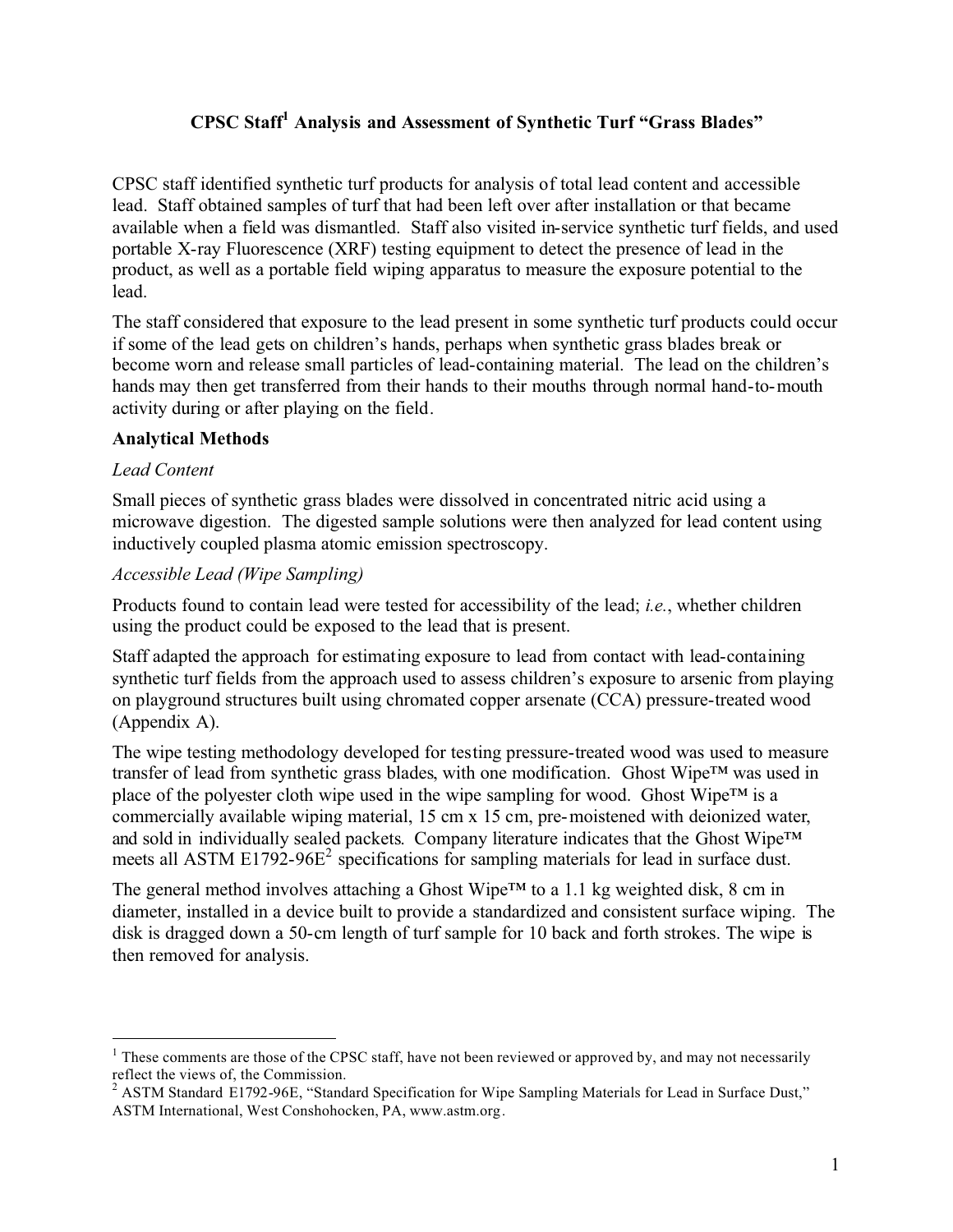## *Results*

Several of the products obtained by staff contained lead in the synthetic grass with concentrations ranging from 0.09 percent lead by weight to 0.96 percent. The testing showed that lead content varied between synthetic turf installations, and also within a field depending on color.

The data show that wiping of the surface of lead-containing synthetic turf with firm pressure results in transfer of some lead or lead-containing material to the wipe medium (Ghost Wipe<sup>TM</sup>).

# **Exposure Assessment and Results**

If it is assumed that transfer of lead-containing residue from the surface of synthetic turf has similar characteristics to transfer of arsenic-containing residue from wood (Appendix A) (*i.e.*, that the amount of residue collected does not increase infinitely, but plateaus at some point during play), then the amount of lead that might collect on the hands of children as they play on turf fields can be estimated from laboratory studies of synthetic turf.

As discussed in Appendix A, the experimental wipe method using polyester cloths overestimated the amount of residue that might be transferred to a person's bare skin by a factor of between five and 13 times, depending on whether a wet or dry cloth was used. Although the relationship between surface residue removal by a Ghost Wipe™ and bare skin has not been fully characterized, preliminary tests indicate that the Ghost Wipe™ overestimates to a similar degree the transfer of material from the turf surface to bare hands.

The staff believes that dividing the results obtained through use of using Ghost Wipes™ by five is a reasonable approximation of the amount of lead-containing material that may transfer to children's hands.

The exposure assessment described above concerns the accessibility of the lead. Another important point to consider is the bioavailability of the lead, which relates to the amount of lead that is absorbed by the body. The staff assumed, in this case, that the bioavailability of lead from the material that transfers to skin from contact with lead-containing synthetic turf is the same as the bioavailability of lead from food and drink in the epidemiological studies of lead exposure.

The staff's approach, based on the assessment of exposure to arsenic in pressure-treated wood, is that during play, lead-containing residue is transferred to a child's hands and then a portion of that "handload" is transferred to the mouth during the day. The staff practice for assessing whether exposure to a product would result in excessive lead exposure is to assume that about half of the residue that collects on a child's hands ends up in their mouths (*i.e.*, transfer efficiency is 50 percent).

The staff used the wipe-testing data to estimate transfer of lead to children's hands during contact with a synthetic turf surface during play. Each wipe value was divided by five to correct the overestimation of transfer using the Ghost Wipe™, and divided by two to account for the amount of lead that is transferred from the hands to the mouth.

CPSC staff recognizes a level of 10 micrograms of lead per deciliter of blood (10  $\mu$ g/dL) as a level of concern with respect to lead poisoning. To prevent children from exceeding this level, the staff suggests that chronic ingestion of lead from consumer products should not exceed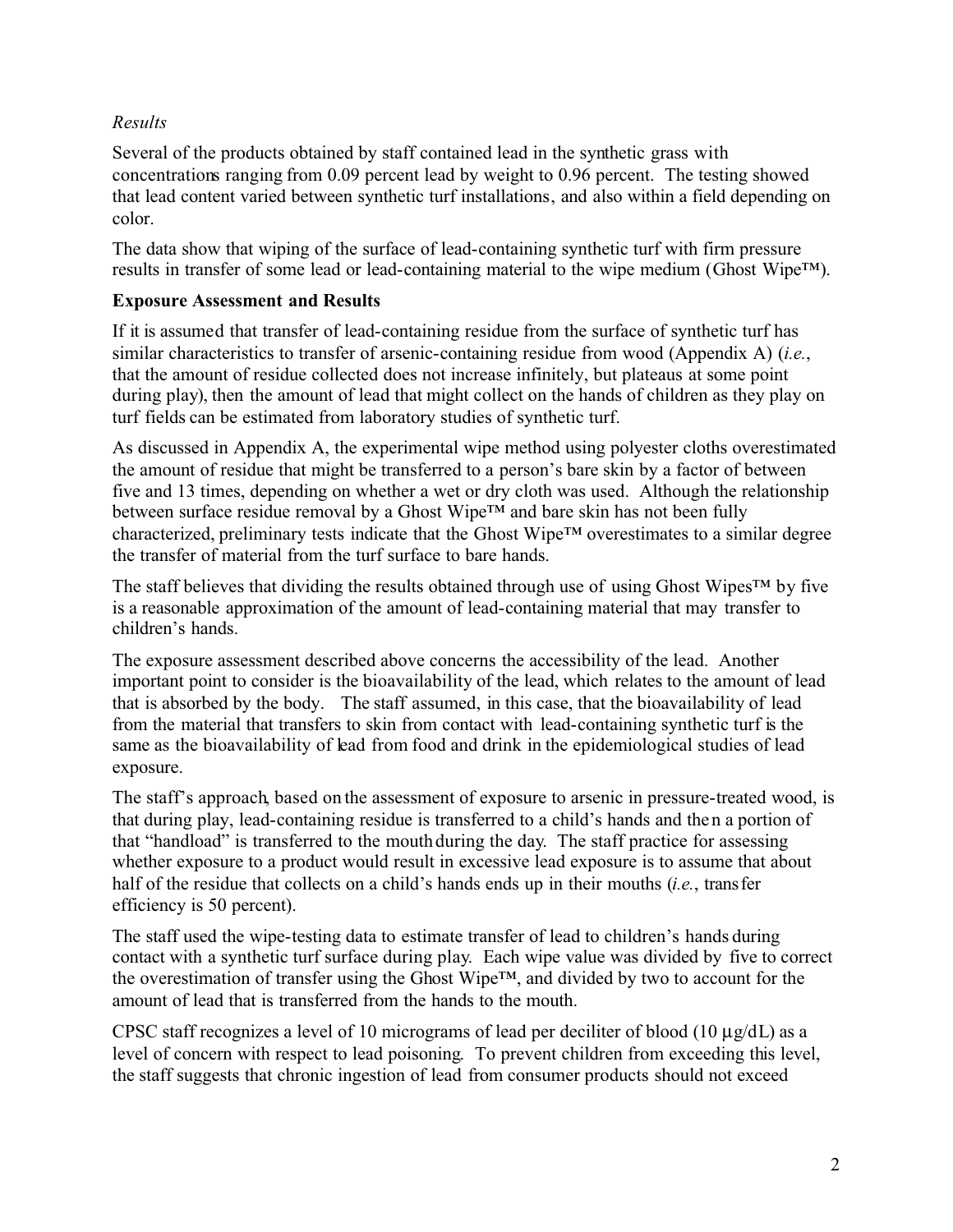15  $\mu$ g lead/day<sup>3</sup>. This value was determined from epidemiological studies of ingestion of lead through food and drink (as discussed above with respect to bioavailability).

The results (Table 1) for this set of tested synthetic turf fields show no case in which the estimated exposure for children playing on the field would exceed 15 µg lead/day.

## *Study Limitations*

This assessment is subject to a number of limitations including the accuracy of the wipe sampling method for estimating exposure to lead-containing residue from touching or other contact with the synthetic turf surface; the accuracy of the assumptions about the capacity of bare skin to collect surface residues during a typical play event at a field; and the accuracy of the assumptions related to hand-to-mouth transfer of lead-containing residues. Further, the staff did not make adjustments in its assessment to account for the non-uniformity of lead content of synthetic turf fields; *i.e.*, some fields had striped areas that contained lead that constitute only a small part of the total playing surface of the field that otherwise had no detectable lead levels. Children playing on such fields might have some contact with the lead-containing striped areas, but most of their contact with the surface would be expected to be with the other parts of the turf (not lead-containing). Finally, the bioavailability of lead from synthetic turf may not be the same as it is for the food and drink exposures that were the basis of the dose-response assessment used to determine the staff's recommended  $15 \mu g/day$  exposure limit for lead.

<sup>&</sup>lt;sup>3</sup> 16 C.F.R. § 1500.230. Codified Guidance Policy for Lead in Consumer Products (63 FR 70648; December 22, 1998).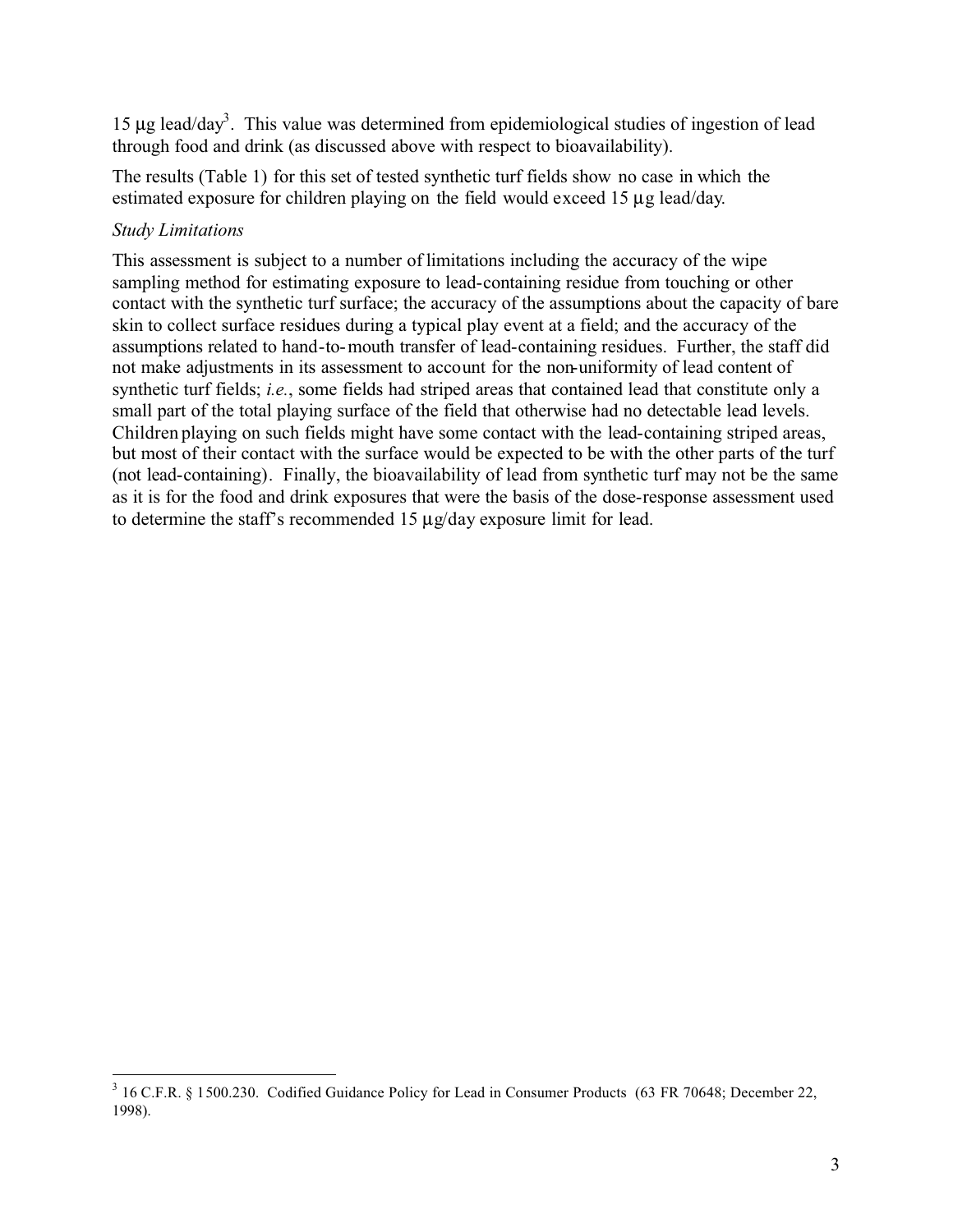#### **Appendix A**

The staff's previous assessment<sup>4</sup> of children's exposure to arsenic from playing on playground structures built using chromated copper arsenate (CCA) pressure-treated wood informed the current approach to analysis of synthetic turf surfaces and the assessment of potential exposure to the lead contained in the turf "grass" fibers. Lessons learned from the CCA studies include:

- 1) Development of a treated wood sampling method: A saline-wetted polyester cloth wipe was attached to a 1.1 kg weighted disk, 8 cm in diameter. The disk was dragged down a 50-cm length of wood for 10 back and forth strokes. When compared to results of residue transfer using volunteers with bare hands, the polyester cloths picked up approximately 13 times more residue; the experimental values were multiplied by a conversion factor of 0.076 to get human skin equivalent handloadings. When the polyester cloths were used dry, they picked up, on average, about 5 times more residue than the volunteer's bare hands did.
- 2) Understanding of some of the characteristics of treated wood surface residues: Removal of surface residue arsenic correlated with several experimental design features including the material used to wipe the surface, whether the material was wetted or dry, the amount of force applied during wiping, and the area wiped. A key observation was that the amount of dislodged residue did not necessarily simply increase with changes in method that would likely remove more residue. Rather, the amount of dislodged residue approached a plateau, *i.e.*, it appeared that the transfer of material depended on the capacity of the transfer medium (whether the skin of hands of volunteers or wipes made of cloth or other materials) to collect residue, which was not infinite.
- 3) Understanding of the nature of children's contact with playground structures and potential exposure to surface residues: The data, in conjunction with activity analysis of children playing on playgrounds, led to the conclusion that despite the large variability in children's playground activities and time spent at a playground, their hands would likely collect surface residues from the wood structures they happened to touch fairly quickly in a play session what the staff termed "maximum handloading". For the exposure and risk analysis, then, the staff assumed that a child's hands would become contaminated with an amount of arsenic as determined by the experimental study of residue transfer. Data from cloth wipes were adjusted for the finding that the cloth wipes always picked up more residue from the wood surfaces than the bare skin of volunteers.

<sup>4</sup> Briefing Package, Petition to Ban Chromated Copper Arsenate (CCA)-Treated Wood in Playground Equipment (Petition HP 01-3), February 4, 2003.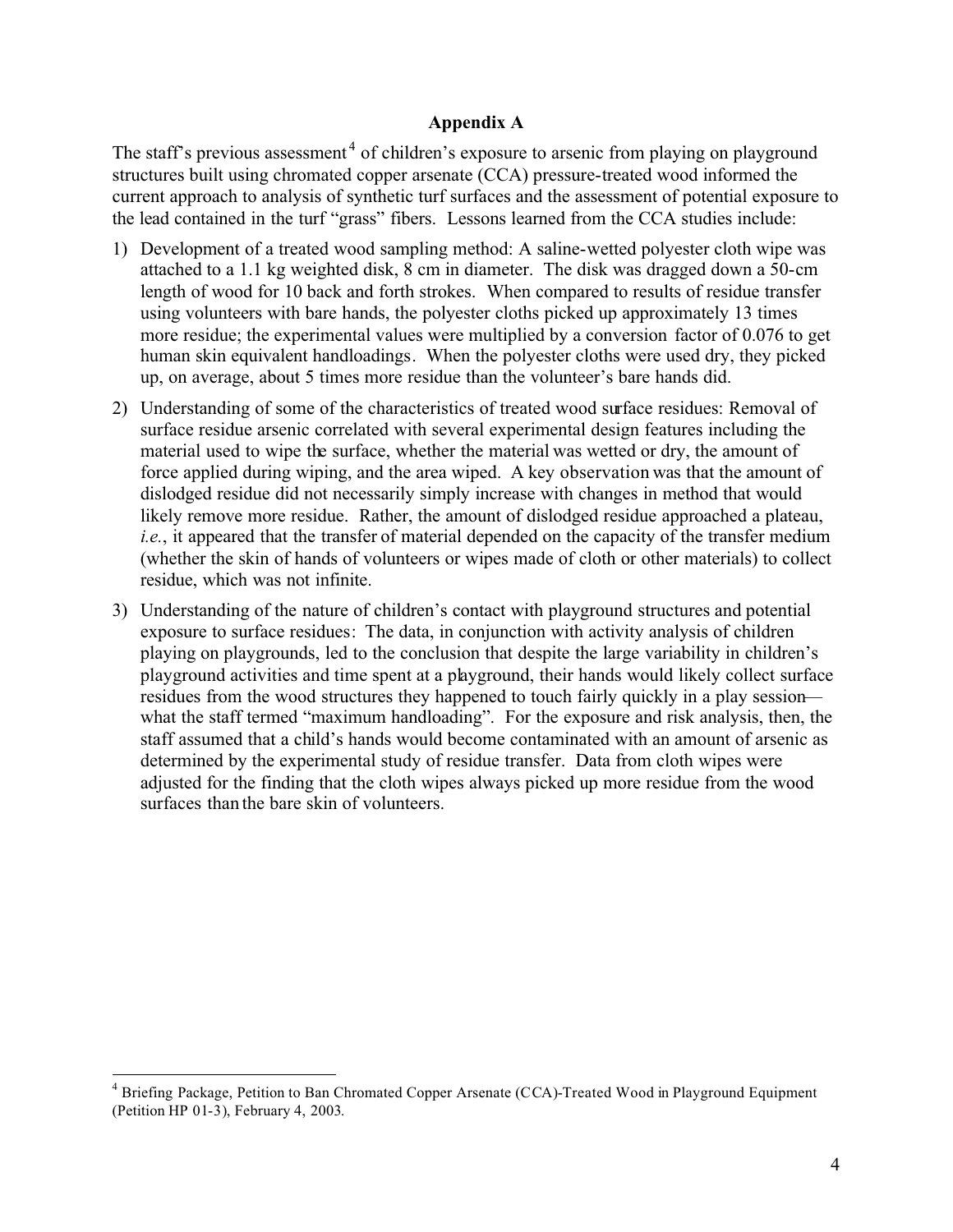| Firm           | Description                                             | Subsample                        | Lead<br>content $(\% )$ | Wipe<br>Sampling<br>Result ( $\mu$ g) * | <b>Estimated daily</b><br>ingestion of lead $(\mu g)$ <sup>†‡</sup> |
|----------------|---------------------------------------------------------|----------------------------------|-------------------------|-----------------------------------------|---------------------------------------------------------------------|
|                |                                                         | $\mathbf{1}$                     | 0.54                    | 65.8                                    | 6.6                                                                 |
| $\mathbf{1}$   | Green, installed 1999;<br>removed 2008                  | $\overline{c}$                   | 0.56                    | 98.7                                    | 9.9                                                                 |
|                |                                                         | $\overline{3}$                   | 0.55                    | 39.9                                    | 4.0                                                                 |
|                |                                                         | Average                          |                         | 68.1                                    | 6.8                                                                 |
| $\mathbf{1}$   | Green, indoor field;<br>installed 2000; in use          |                                  | 0.88                    | 14.3                                    | 1.4                                                                 |
| $\mathbf{1}$   | Green; new, 2008                                        | $\mathbf{1}$                     | 0.1                     | 1.2                                     | 0.12                                                                |
|                |                                                         | $\overline{2}$                   | 0.09                    | $\overline{1.2}$                        | 0.12                                                                |
|                |                                                         | $\overline{3}$                   |                         | 0.9                                     | 0.09                                                                |
|                |                                                         | Average                          |                         | 1.1                                     | 0.11                                                                |
| $\mathbf{1}$   | Green; new, 2008                                        | 1                                | 0.42                    | $1.\overline{3}$                        | 0.13                                                                |
|                |                                                         | $\frac{2}{3}$                    | 0.47                    | 0.4                                     | 0.04                                                                |
|                |                                                         |                                  |                         | 0.4                                     | 0.04                                                                |
|                |                                                         | Average                          |                         | 0.7                                     | 0.07                                                                |
| $\overline{2}$ | Green and other colors;<br>installed 2005; in use       |                                  | nd                      | nt                                      | neg                                                                 |
| $\overline{2}$ | Green; unused sample<br>sent to lab for analysis        |                                  | nd                      | nt                                      | neg                                                                 |
| $\overline{2}$ | Green; unused sample<br>sent to lab for analysis        |                                  | nd                      | nt                                      | neg                                                                 |
| $\overline{2}$ | Green; unused sample<br>sent to lab for analysis        |                                  | nd                      | nt                                      | neg                                                                 |
| $\overline{2}$ | Green; unused sample<br>sent to lab for analysis        |                                  | trace                   | nt                                      | neg                                                                 |
| $\overline{2}$ | Green; unused sample<br>sent to lab for analysis        |                                  | nd                      | nt                                      | neg                                                                 |
| $\overline{2}$ | Red; unused sample<br>sent to lab for analysis          |                                  | nd                      | nt                                      | neg                                                                 |
| $\overline{2}$ | Yellow stripes; field in<br>use                         | $\overline{\text{Sideline}}$ , 1 | 0.53                    | 0.9                                     | 0.09                                                                |
|                |                                                         | Sideline,2                       |                         | 0.5                                     | 0.05                                                                |
|                |                                                         | Midfield                         |                         | 2.4                                     | 0.24                                                                |
| $\overline{3}$ | Green with yellow<br>stripes; installed 2007;<br>in use | Green                            | nd                      | nt                                      | neg                                                                 |
|                |                                                         | Yellow, 18                       | 0.96                    | 0.7                                     | 0.07                                                                |
|                |                                                         | Yellow, 19                       |                         | 1.4                                     | 0.14                                                                |
|                |                                                         | Yellow, 20                       |                         | 0.8                                     | 0.08                                                                |
|                |                                                         | Yellow,<br>Average               |                         | 1.0                                     | 0.1                                                                 |
| $\overline{4}$ | Green; white stripes;<br>installed 2004; in use         |                                  | nd                      | nt                                      | neg                                                                 |

**Table 1. Turf Sample Exposure Results and Health Hazard Evaluation**

Note:  $nd = none$  detected;  $nt = not$  tested;  $neg = negligible$